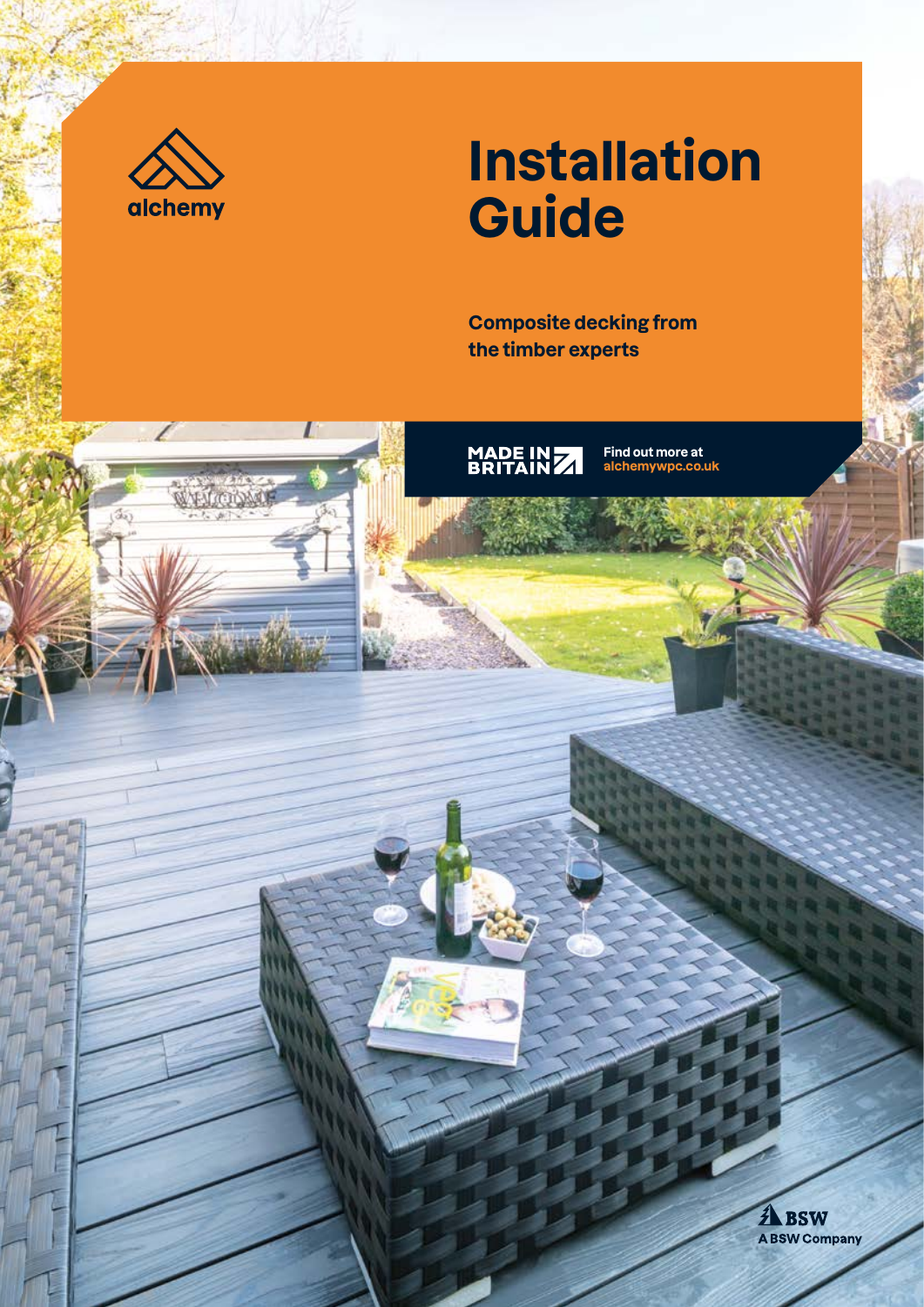

# **Installation Guidelines**

Thanks for choosing Alchemy wood composite decking. Your lovely new deck will give you years of hassle-free enjoyment simply by following our few key installation guidelines.

A little warning, however: failure to work to this guidance will invalidate your product performance warranty.

- Composite decking is not the same as timber decking and must be treated differently.
- $\Rightarrow$ Prior to installation all deck boards must be conditioned. The recommended time-period for conditioning is 24 hours. Remember that deck boards should be unpacked and laid out side by side on the substructure to condition properly.
- Use only the recommended fixings required (starter clips, hidden  $\Rightarrow$ fixings, screws).
- $\Rightarrow$ Do not over tighten the hidden fixing screws.
- Where deck boards butt up together at the ends, individual hidden  $\Rightarrow$ fixings must be used for each board (one clip across 2 board ends is not correct).
- Always leave an expansion gap at board ends. Refer to the expansion  $\Rightarrow$ table included within the hidden deck fastener instructions.
- The correct maximum span, or less must always be used.  $\Rightarrow$
- $\Rightarrow$ Decked surface must have a minimum 2º slope for surface water drainage.
- A minimum of 50mm free air space must be available between the  $\Rightarrow$ bottom of the deck boards and the ground surface.
- Where the deck is installed in a closed area, ventilation to support the  $\Rightarrow$ required free air flow must be introduced.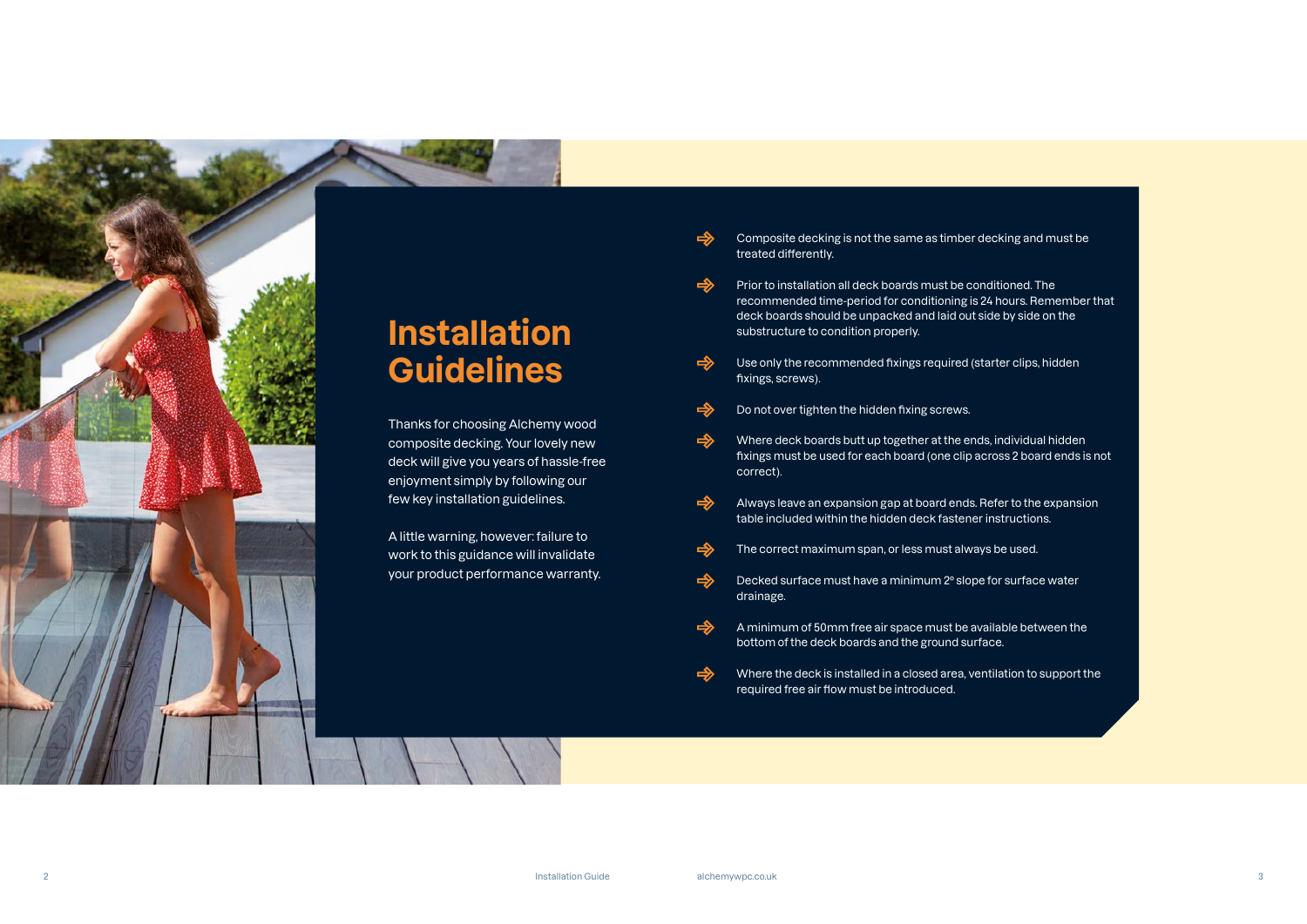**Key**   $\Rightarrow$ **Points to Consider**  $\Rightarrow$ 

 $\Rightarrow$ 

 $\Rightarrow$ 

 $\Rightarrow$ 

Ensure that there is adequate air-flow both between the bottom of the deck boards and the ground and between the substructure joists.

The maximum span between joist centres is 400mm for Habitat+ and 400mm for Urban. If using Urban boards in a commercial or high foot fall area, joist centres should be 300mm.

ould always be stored flat.

**o** also by laying them side by side on the

**e** all are the same length and cut square.

**s** above 0°c.

Each deck board must rest fully upon a minimum of 3 joists.

Ensure a 10mm perimeter expansion gap.

Ensure that every deck board is cut square in both vertical and horizontal directions to enable the boards to locate accurately with the fixings and to create a neat joint.

| Do not fit boards until conditioned<br>Before you start, there are 4 golden rules: |                                                                   |  |  |  |
|------------------------------------------------------------------------------------|-------------------------------------------------------------------|--|--|--|
| 01                                                                                 | Habitat+ and Urban deck boards sh                                 |  |  |  |
| 02                                                                                 | Before fitting, condition all deck boa<br>substructure for 24hrs. |  |  |  |
| 03                                                                                 | Trim all boards at both ends to ensur                             |  |  |  |
| 04                                                                                 | Only install decking in temperatures                              |  |  |  |
|                                                                                    |                                                                   |  |  |  |

## **The Tools you'll Need for the Job**

Don't forget your drill and driver bits!

# **Trims & Fixings**

Hidden fixings, starter clips and colour coded screws are available in individual packs to make your deck as smooth and seamless as possible.



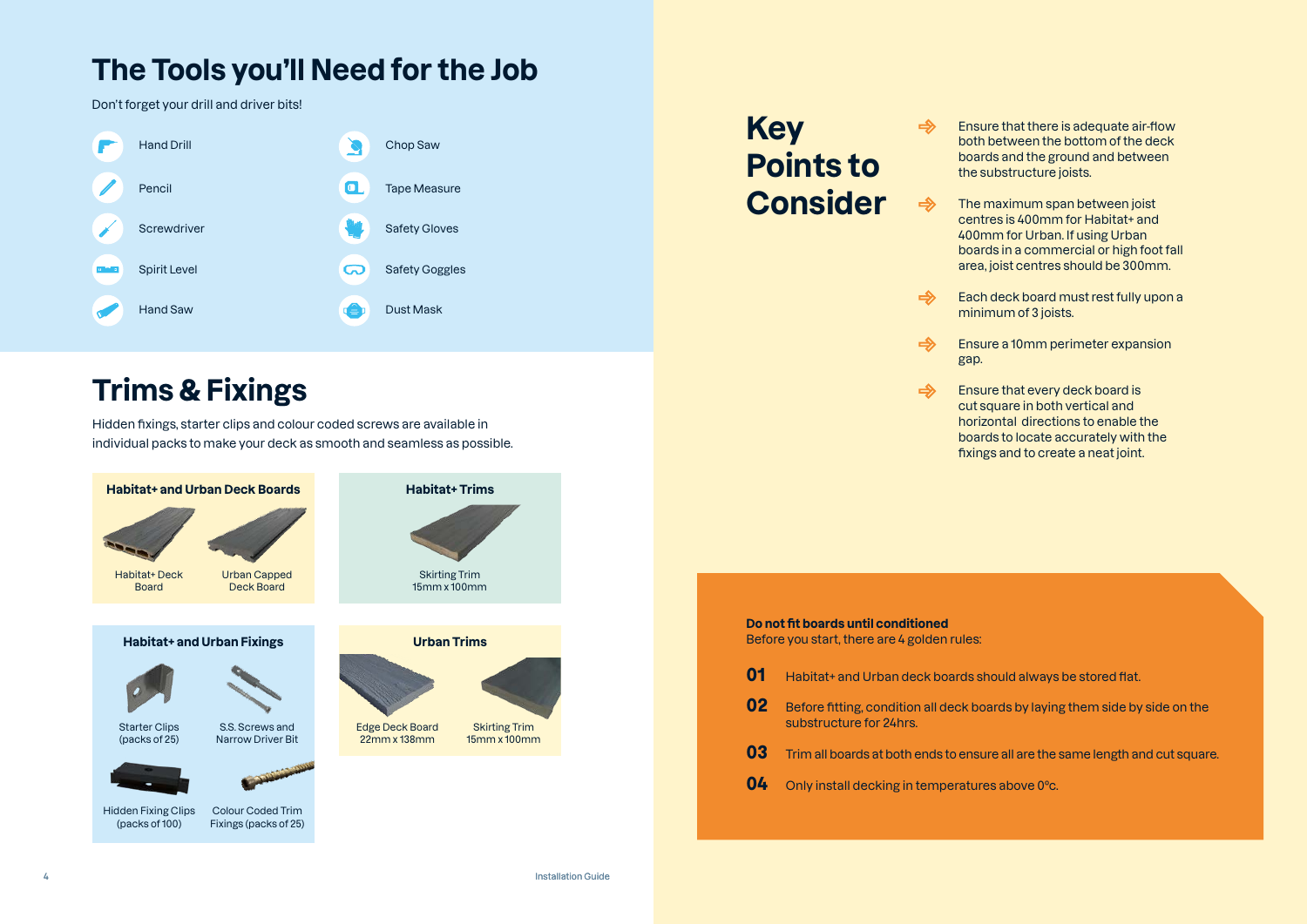### **Expansion Table**

Recommended minimum gap in mm between board ends and varying board lengths

Air temperature at time of fitting

|                      | All tongolataro at thro or http:// |              |              |              |              |            |
|----------------------|------------------------------------|--------------|--------------|--------------|--------------|------------|
|                      | 5°                                 | $10^{\circ}$ | $15^\circ$   | $20^\circ$   | $25^\circ$   | $30^\circ$ |
| 1 <sub>m</sub> Board | 5                                  | $\mathbf{2}$ | $\mathbf{2}$ | $\mathbf{2}$ | $\mathbf{2}$ | 2          |
| 2.4m Board           | 5                                  | 4            | 4            | 4            | 4            | 4          |
| 3m Board             | 5                                  | 5            | 5            | 4            | 4            | 4          |
| 3.6m Board           |                                    |              | 5            | 5            | 4            | 4          |

### **Material Storage and Conditioning**

Habitat+ and Urban deck boards should always be stored flat. Prior to fitting, condition all deck boards by laying them side by side on the substructure by 24hrs. Then trim all boards at both ends to ensure all are the same length and cut square. Only install decking in temperatures above 0ºC.

All decking materials exhibit expansion and contraction over a range of temperatures. The table above gives recommended spacing between board ends based on board length and anticipated working temperature range at time of installation.

### **Laying the decking perpendicular to the wall**



**B**



**D**

See expansion table below





10mm

Choose the decking design required, whether it is vertical, horizontal or the herringbone/chevron design. A min of 50mm free air space must be available between the bottom of the deck boards and the ground surface.

### **Decide which orientation the decking will lay and the condition boards prior to use**





Each board should be supported by 3 joists. Ensure a slight fall of 2º to aid water run off.





For elevated decks please ensure compliance with Building Regulations regarding structural calculations.

Prior to installation the deck boards, edge boards and edge skirts must be conditioned. Remove from their packaging and lay side by side 24hrs prior to fitting. Then trim to ensure they are all the same length.

400mm max for Habitat+ hollow boards. 400mm max for Urban Residential project 300mm max for Urban Commercial project



**A**

### **Expansion**

Some simple spacing rules for Habitat+ and Urban Decking.

# **Preparation of Installation**

Preparation is key. Here's how to get your Habitat+ and Urban decking ready for installation.

Ensure an expansion gap at

board ends.

**01**

10mm between the wall and deck board.



Habitat+ skirt trim can be used to finish the deck on the long end of the boards only. Fix with single screw at 400mm centres. Drill pilot holes before screwing.

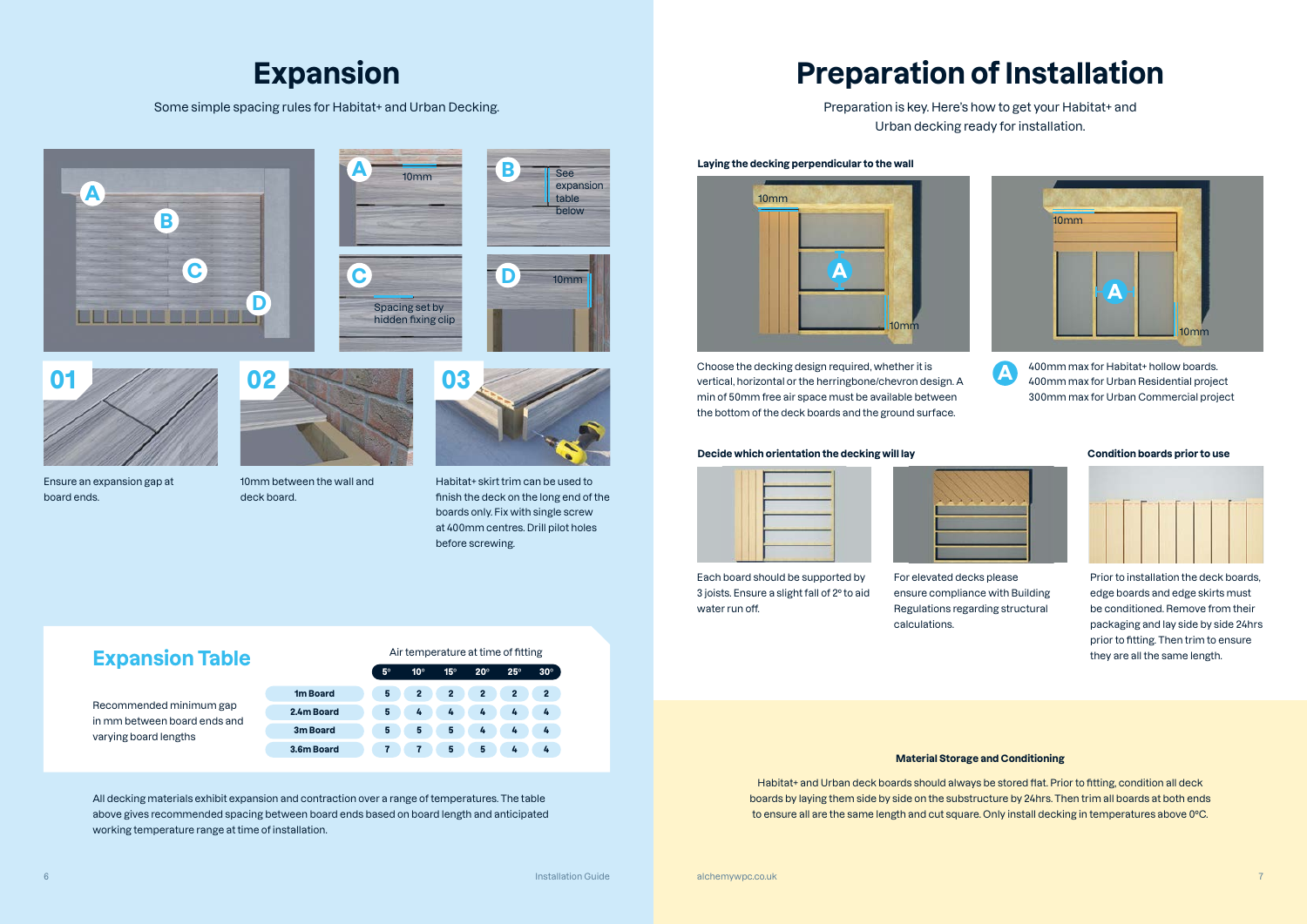When finishing a deck, an "odd sized" deck board may be required, cut the deck board to fit. You must allow the 8mm overhang in order to locate fully within the starter clip.

## **Habitat+ Deck Installation**

Now for the exciting part! It's time to install your new decking. But before you can relax, stick the BBQ on and - maybe - catch a few rays of sun, there are just 8 simple steps you'll need to follow.

# **Completing your Habitat+ Deck**

Nearly there! Just some final finishing touches. Completing your Habitat+ deck is as easy as 1, 2, 3. We can practically hear the sausages starting to sizzle…



Two pilot holes should be drilled at every joist, leaving a gap of at least 50mm from both the beginning and the end of the trim.

Fix the Habitat+ skirt trim the over Habitat+ deck board edges at the joist ends. Leave a 50mm gap between ground and the trim to aid airflow.





Use a colour-matching screw for each of the pre-drilled holes.



**A** Fixing Screw **B** Starter Clip





Tilt first deck board so that the leg of the deck locates underneath the lip of the perimeter starter clip.



On every joist, position a hidden fixing clip into the groove of the first board and screw into position but do not tighten.

Slide the next deck board into position, locating the hidden fixing clip into its groove. This will set the gap between each deck board. Tighten the hidden fixing clip - but do not over tighten, use a low speed high torque setting on your electric screwdriver.





Duplicate Step 4 for every additional deck board.

Where board ends meet allow an expansion gap (see expansion table) fit a second supporting noggin and fit a hidden fixing clip at the end of each board.





When fitting two boards at 90º ensure a minimum expansion gap of 5mm where the boards meet. Ensure hidden fixing clips are used at both board ends.



Fix starter clip onto decking joist with screw, allowing first deck board to be installed.



DO NOT over tighten the hidden fixing clip.

- **A** Fixing Clips **B** Joist
- **C** See expansion table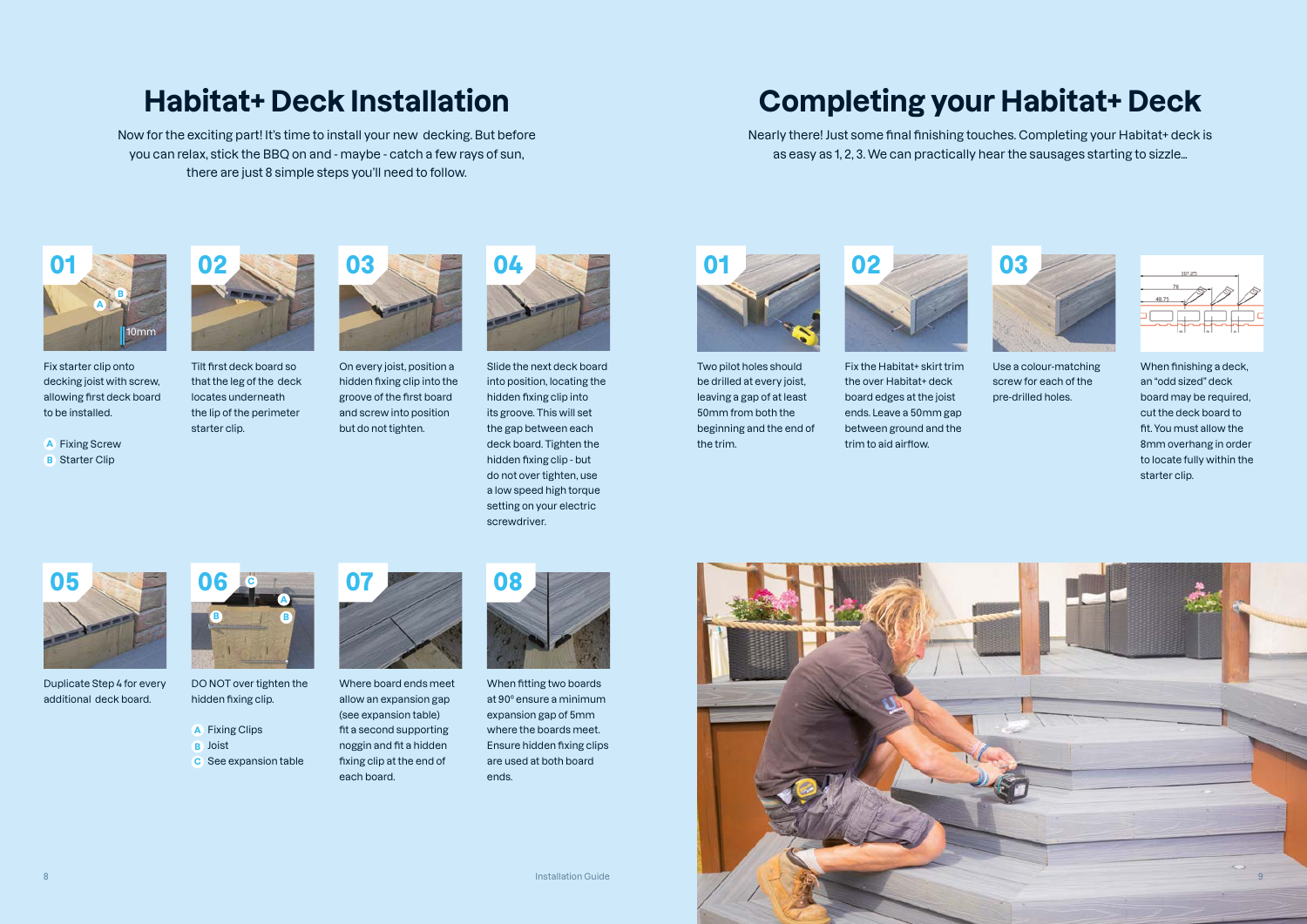## **Urban Deck Installation**

It's time for your Urban decking to be brought to life. But just before you prepare the sun lounger and whip up your famous potato salad, there are 8 simple steps you'll need to follow.

# **Completing your Urban Deck**

Great, you've come this far. The end is nigh and the burgers are in sight! Here are the finishing touches to complete your long-lasting Urban deck.

Always use the recommended hidden fixing clips. At the end of the run, an Urban edge board can be used. Fix using a hidden fixing clip and don't over tighten then face fix this board only, using the colour matched screws.



When using the colour matched screws, pre-drill pilot holes first, using a 2mm drill. Ensure pilot holes are no less than 25mm from each edge. Edge boards should overhang the joist by 15mm to cloak the Urban skirting if being used.





Ensure the colour matched screws are screwed into the pilot holes at 90º with two screws at every joist. Once screwed in place, the head should be flush with the deck surface.



Ensure the Urban deck boards are cut square (see note on conditioning). All board ends should be cut 10mm back from the joist edge when using an Urban skirt trim.



When fitting an Urban skirt trim colour matched screws must be used.



Use two colour matched screws at every joist.

**A** Fixing Screw **B** Starter Clip



When using an Urban skirt trim across deck board ends, ensure the square edge is in line with the top surface of the Urban deck boards, check there is a 10mm gap between board ends and the vertical edge board.



Fix Urban skirt trim underneath the Urban edge board at the joist ends. Leave a 50mm gap between ground and the Urban skirt trim to aid airflow. Use two colour matched screws at every joist.



Tilt first deck board so that the leg of the deck locates underneath the lip of the perimeter starter clip.

On every joist, position a hidden fixing clip into the groove of the first board and screw into position but do not tighten.



Slide the next deck board into position, locating the hidden fixing clip into its groove. This will set the gap between each deck board. Tighten the hidden fixing clip - but do not over tighten, use a low speed high torque setting on your electric screwdriver.





Duplicate Step 4 for every additional deck board.

Where board ends meet allow an expansion gap (see expansion table) fit a second supporting noggin and fit a hidden fixing clip at the end of each board.





When fitting two boards at 90º ensure a minimum expansion gap of 5mm where the boards meet. Ensure hidden fixing clips are used at both board ends.



Fix starter clip onto decking joist with screw, allowing first deck board to be installed.

**A** Fixing Clips



DO NOT over tighten the hidden fixing clip.

- **B** Joist
- **C** See expansion table